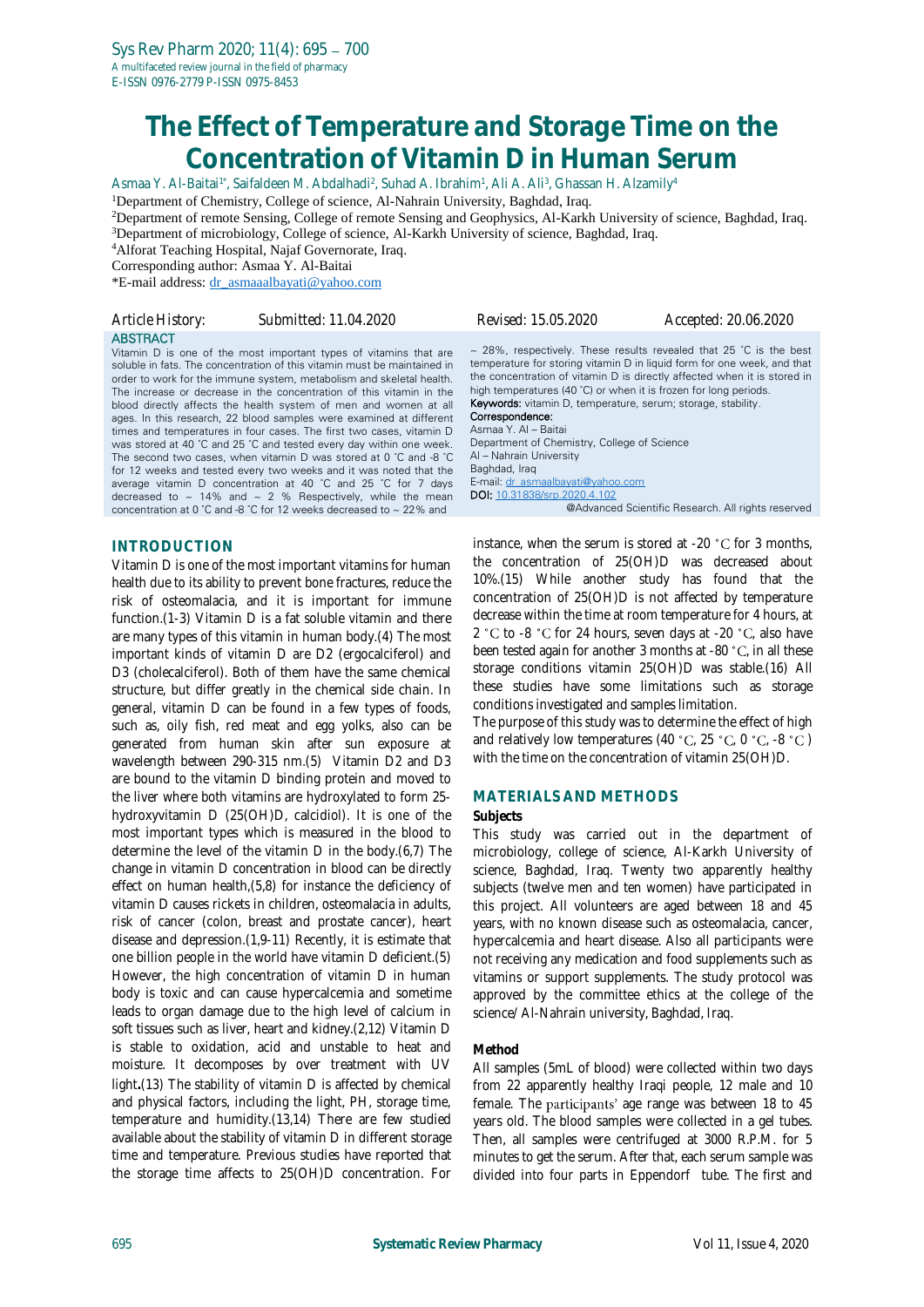second parts were stored at 40 °C and 25 °C respectively and the samples were tested every day for one week to measure the reduction in vitamin D level with time at these two temperatures. The third and fourth parts of each sample were stored at  $0 \text{ }^{\circ}$ C and -8  $\text{ }^{\circ}$ C respectively and the samples were tested once a week for three months to measure the

effect of freezing on vitamin D level. A schematic diagram of method is shown in Figure (1).

The measurement of vitamin 25(OH)D concentration was performed according to the Cobas (vitamin D total II, Roche Diagnostics, Germany) instructions, using Cobas E 411 analyser. The test is able to measure a very low concentrations of vitamin D (up to 3 *ng/dl*).



**Figure 1:** Flowchart of the method

#### **Statistical analysis**

Data were expressed as mean  $\pm$  SE. Student's t-test and ANOVA test were used to compare mean values and calculate significance, all statistical analyses were performed using SPSS version 23.0 software and Microsoft Office Excel 2010. Data were considered statistically significant if pvalues were < 0.05.

#### **RESULTS**

The investigation of Vitamin D levels in the tested serum samples revealed that vitamin D levels were reduced within time under all temperatures used (40 °C, 25 °C, 0 °C and -8 <sup>°</sup>C). Table 1 and 3 shows the concentration and the average lost concentration of vitamin D in serum during the times.

#### **Vitamin D stability at 40 °C and 25 °C**

The average of daily reduction of vitamin D levels in serum samples at 25 °C for 7 days is low (2.11%) while it is much higher at 40 °C (13.8%) (Table, 1).

The reduction of vitamin D levels at 25  $^{\circ}$ C during 7 days was not significant at  $p = 0.02$ , while at 40 °C, the reduction of vitamin D levels was significant at  $p = 0.037$  on day 7 (Table, 2). The difference between daily vitamin D levels reduction at 40 °C and 25 °C was not significant on the first day at  $p = 0.861$ , despite that the reduction was higher at 40 °C as shown in table 2. Vitamin D level in sample number 1 was reduced by 0.29 ng/mL at 40 °C while 0.06 ng/mL was lost at 25 °C (Table, 1). However, the difference increased gradually and became significant at  $p = 0.029$  on day 7 (Table, 2). In general, the range of vitamin D levels reduction at 40 °C in all serum samples is between 14% to 16% during 7 days. While it is between 2% to 3% at 25°C during 7 days (Figures 2a, and 2b). The average percentage of vitamin D decomposition at 40 °C is 14%. In contrast, it was much lower 2% at 25 °C with 12% difference in comparison with 40 $^{\circ}$ C.

| Table 1: The concentrations (ng/dl) and the average lost concentrations (%) of vitamin D in blood samples during one week |
|---------------------------------------------------------------------------------------------------------------------------|
| at 40 °C and 25 °C.                                                                                                       |

| Sample         | Hour           | Day <sup>-</sup> |       | Day 2           |       | Day 3 |       | Day 4 |       | Day 5    |       | Day 6 |       | Day 7 |       |
|----------------|----------------|------------------|-------|-----------------|-------|-------|-------|-------|-------|----------|-------|-------|-------|-------|-------|
| no.            | (0)            |                  |       |                 |       |       |       |       |       |          |       |       |       |       |       |
|                |                | 40 °C            | 25 °C | 40 $^{\circ}$ C | 25 °C | 40 °C | 25 °C | 40 °C | 25 °C | °С<br>40 | 25 °C | 40 °C | 25 °C | 40 °C | 25 °C |
|                | 38.51          | 38.22            | 38.45 | 38.18           | 38.40 | 37.51 | 38.22 | 36.92 | 38.01 | 36.12    | 37.90 | 34.90 | 37.71 | 33.19 | 37.52 |
| $\overline{2}$ | $32.1^{\circ}$ | 31.88            | 32.00 | 31.00           | 31.90 | 30.21 | 31.75 | 29.72 | 31.61 | 28.90    | 31.49 | 27.25 | 31.30 | 25.98 | 31.15 |
| 3              | 42.30          | 42.10            | 42.25 | 41.82           | 42.11 | 41.05 | 41.91 | 40.30 | 41.75 | 39.54    | 41.60 | 37.99 | 41.44 | 36.50 | 41.31 |
| $\overline{4}$ | 52.82          | 52.32            | 52.80 | 51.99           | 52.71 | 51.05 | 52.61 | 50.71 | 52.49 | 49.88    | 52.40 | 48.69 | 52.22 | 47.02 | 52.05 |
| 5              | 35.42          | 35.00            | 35.33 | 34.76           | 35.30 | 33.92 | 35.23 | 33.01 | 35.12 | 32.18    | 35.00 | 31.00 | 34.88 | 29.92 | 34.71 |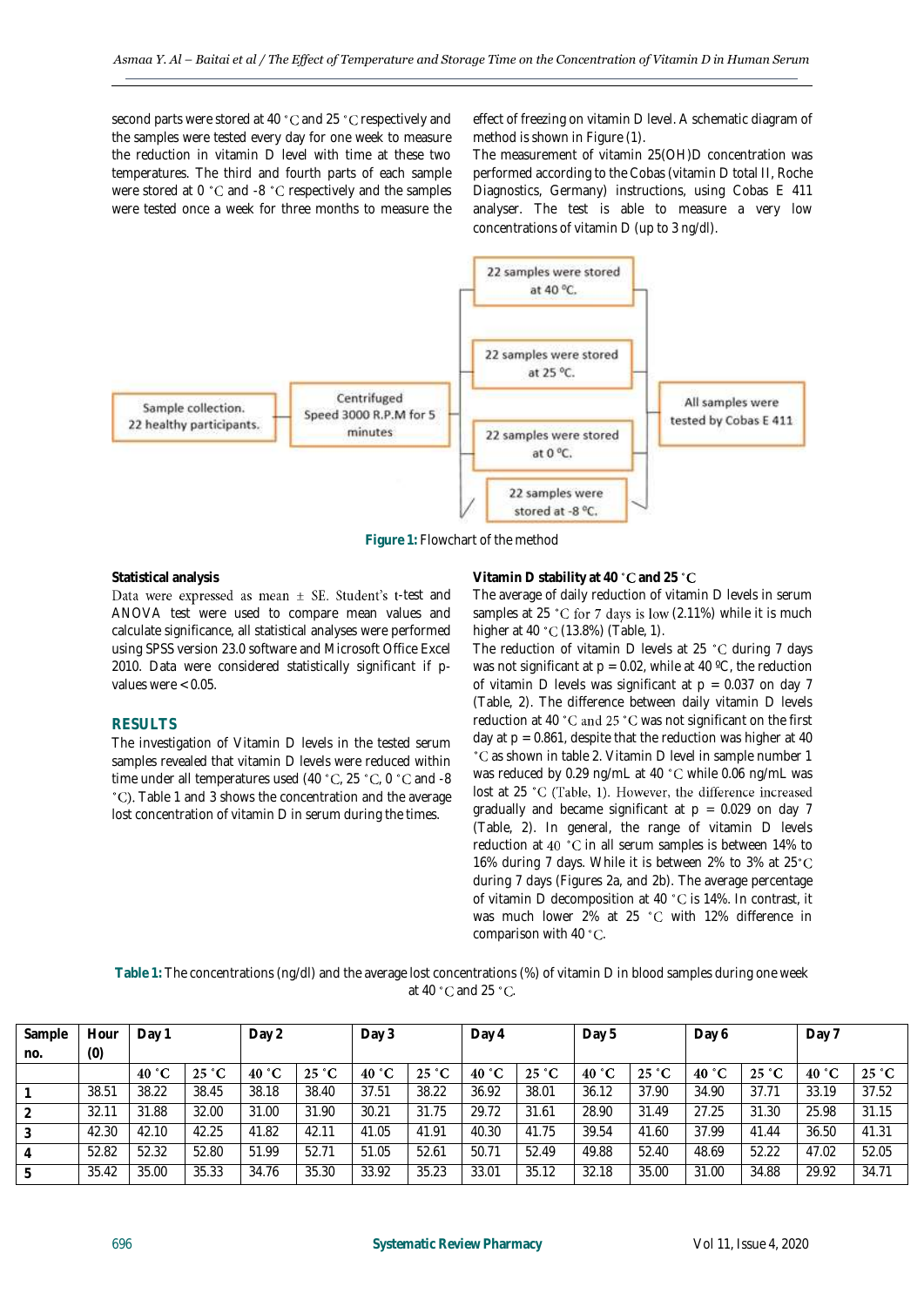| 6  | 37.91 | 37.88 | 37.80 | 37.12 | 37.72 | 36.54 | 37.61 | 35.89 | 37.47 | 34.98 | 37.38 | 33.82 | 37.22 | 32.33 | 37.02 |
|----|-------|-------|-------|-------|-------|-------|-------|-------|-------|-------|-------|-------|-------|-------|-------|
|    | 32.74 | 32.25 | 32.73 | 31.98 | 32.65 | 31.14 | 32.50 | 30.25 | 32.33 | 29.66 | 32.21 | 28.51 | 32.00 | 27.69 | 31.81 |
| 8  | 37.22 | 37.01 | 37.20 | 36.79 | 37.11 | 36.02 | 37.00 | 35.18 | 36.80 | 33.81 | 36.69 | 32.72 | 36.50 | 31.52 | 36.39 |
| 9  | 51.02 | 50.82 | 50.94 | 50.06 | 50.88 | 49.39 | 50.72 | 48.88 | 50.63 | 47.75 | 50.51 | 46.01 | 50.35 | 44.72 | 50.21 |
| 10 | 37.62 | 37.33 | 37.59 | 37.01 | 37.50 | 36.09 | 37.39 | 35.33 | 37.39 | 34.21 | 37.25 | 34.11 | 37.11 | 32.40 | 37.00 |
| 11 | 30.95 | 30.52 | 30.89 | 30.21 | 30.82 | 29.88 | 30.69 | 29.21 | 30.60 | 28.52 | 30.44 | 27.22 | 30.32 | 25.92 | 30.19 |
| 12 | 71.01 | 69.82 | 70.99 | 69.51 | 70.91 | 68.96 | 70.74 | 68.09 | 70.66 | 67.10 | 70.50 | 65.91 | 70.41 | 64.01 | 70.29 |
| 13 | 36.59 | 36.22 | 36.56 | 35.89 | 36.50 | 35.40 | 36.34 | 34.79 | 36.24 | 34.00 | 36.13 | 33.89 | 36.00 | 32.22 | 35.88 |
| 14 | 48.09 | 47.75 | 48.00 | 47.43 | 47.90 | 46.91 | 47.79 | 46.24 | 47.61 | 45.44 | 47.41 | 43.98 | 47.29 | 42.44 | 47.01 |
| 15 | 30.59 | 30.22 | 30.55 | 29.89 | 30.50 | 29.42 | 30.41 | 28.74 | 30.33 | 28.09 | 30.12 | 26.75 | 29.99 | 25.24 | 29.71 |
| 16 | 34.92 | 34.74 | 34.88 | 34.41 | 34.83 | 33.89 | 34.69 | 33.21 | 34.50 | 32.65 | 34.35 | 31.01 | 34.22 | 29.51 | 34.02 |
| 17 | 32.11 | 31.90 | 32.10 | 31.72 | 32.00 | 31.22 | 31.88 | 31.05 | 31.71 | 30.43 | 31.59 | 28.22 | 31.40 | 26.98 | 31.29 |
| 18 | 37.89 | 37.52 | 37.80 | 37.49 | 37.73 | 37.01 | 37.69 | 36.74 | 37.55 | 35.98 | 37.40 | 34.88 | 37.22 | 33.23 | 37.00 |
| 19 | 41.32 | 41.00 | 41.30 | 40.57 | 41.25 | 39.92 | 41.11 | 39.44 | 41.00 | 38.59 | 40.88 | 37.00 | 40.70 | 35.51 | 40.59 |
| 20 | 48.92 | 48.71 | 48.88 | 48.39 | 48.80 | 47.80 | 48.69 | 47.10 | 48.51 | 46.55 | 48.39 | 45.22 | 48.20 | 43.00 | 48.02 |
| 21 | 36.90 | 36.62 | 36.80 | 36.00 | 36.72 | 35.41 | 36.55 | 34.89 | 36.42 | 34.01 | 36.22 | 32.75 | 36.09 | 31.00 | 35.81 |
| 22 | 42.28 | 41.97 | 42.25 | 41.46 | 42.19 | 39.89 | 42.03 | 39.29 | 41.89 | 38.71 | 41.70 | 37.11 | 41.59 | 35.90 | 41.44 |
| %  |       | 0.83% | 0.12% | 1.74% | 0.31% | 3.44% | 0.63% | 4.97% | 0.96% | 6.98% | .31%  | 10.1% | .96%  | 13.8% | 2.11% |

**Table 2:** The significance of Vitamin D levels reduction in blood samples at different times and temperatures (day 1-7, 40

| Time                                     | Mean $\pm$ SE    | P-value          |           |  |  |  |  |  |
|------------------------------------------|------------------|------------------|-----------|--|--|--|--|--|
|                                          | $40^{\circ}$ C   | $25^{\circ}$ C   |           |  |  |  |  |  |
| $\cap$                                   | $40.42 \pm 1.99$ | $40.42 \pm 1.99$ |           |  |  |  |  |  |
| Day 1                                    | $40.08 \pm 1.96$ | $40.36 \pm 1.99$ | 0.861 NS  |  |  |  |  |  |
| Day 2                                    | $39.71 \pm 1.96$ | $40.29 + 1.99$   | 0.625 NS  |  |  |  |  |  |
| Day 3                                    | $39.02 \pm 1.99$ | $40.16 \pm 1.99$ | 0.694 NS  |  |  |  |  |  |
| Day 4                                    | $38.40 \pm 1.95$ | $40.02 \pm 1.94$ | 0.438 NS  |  |  |  |  |  |
| Day 5                                    | $37.59 \pm 1.94$ | $39.88 \pm 1.99$ | 0.592 NS  |  |  |  |  |  |
| Day 6                                    | $36.31 \pm 1.94$ | $39.73 \pm 1.99$ | 0.218 NS  |  |  |  |  |  |
| Day 7                                    | $34.83 \pm 1.91$ | $39.56 \pm 2.00$ | $0.0287*$ |  |  |  |  |  |
| P-value                                  | $0.0372*$        | 0.2528 NS        |           |  |  |  |  |  |
| * ( $P \le 0.05$ ), NS: Non-Significant. |                  |                  |           |  |  |  |  |  |



Figure 2: The average percentage of vitamin D lost in blood samples at different times (a) 40 °C. (b) 25 °C.

## **Vitamin D stability at 0<sup>°</sup>C and -8<sup>°</sup>C.**

Vitamin D is not stable in both  $0 °C$  and  $-8 °C$ . The average of daily reduction of vitamin D levels in serum samples at 0  $^{\circ}$ C for 12 weeks is 23.6% while it is 28.7% at -8  $^{\circ}$ C (Table, 3). These reductions are statistically highly significant at  $p =$ 0.0044 and  $p = 0.0052$  respectively. The reduction of vitamin D levels at 0 °C and -8 °C after one cycle of freezing-thawing

within 2 weeks was higher than that of samples stored at 25 °C for one week.

Mostly concentration of vitamin D in serum at low temperatures (-8  $°C$  and 0  $°C$ ) showed highly significant increase through 12 weeks ( $p = 0.0044$ ), ( $p = 0.0052$ ) respectively, as shown in (Table 4). Figure 3a and 3b, showed that average lost concentration percentage of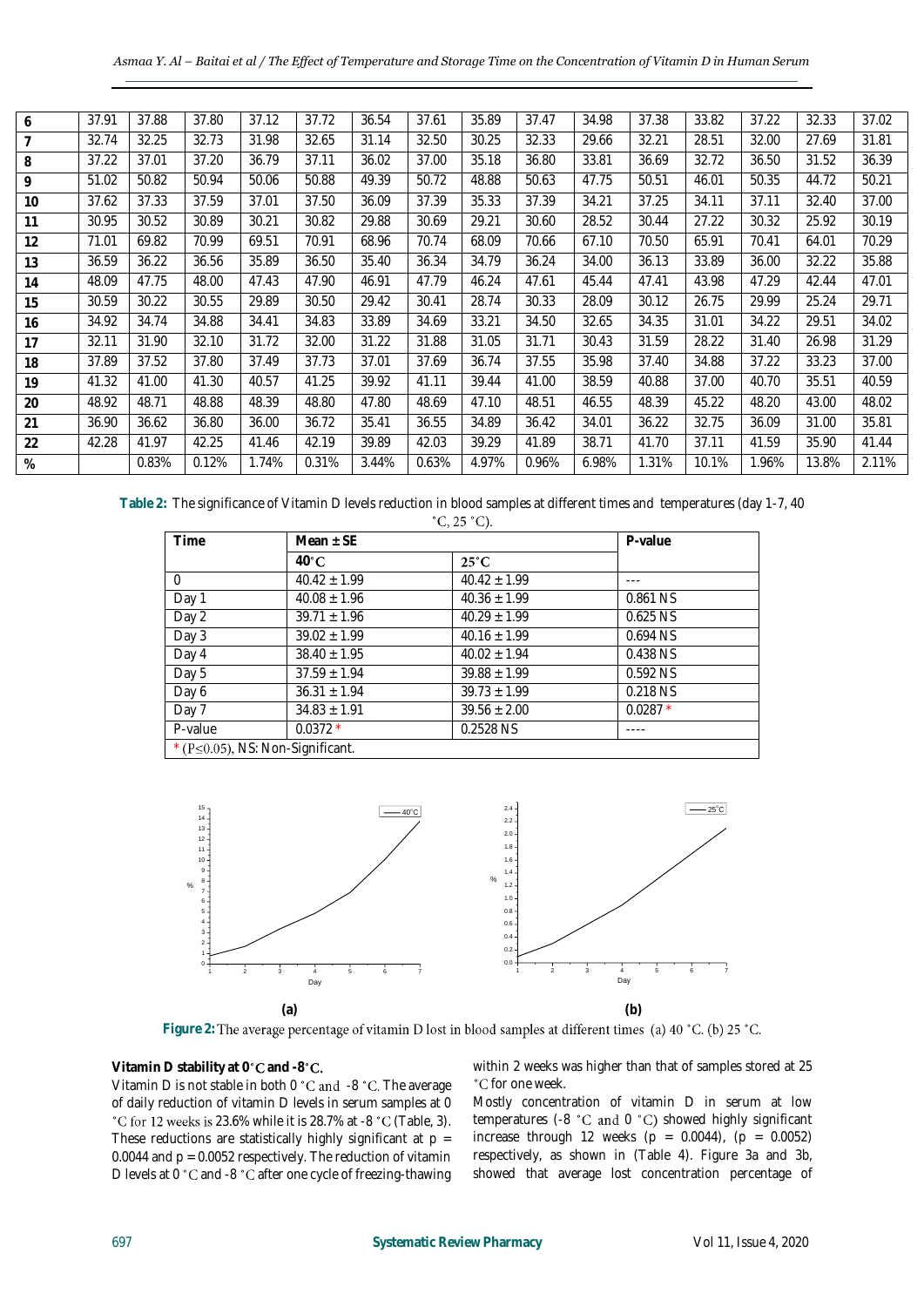vitamin  $D$  at  $0$   $°C$  and  $-8$   $°C$  for all samples were increased gradually to ~22% and ~28% respectively. The concentration of vitamin D in sample number 1 and 2 at 0 °C in week 12 were decreased about 26% and 25% respectively, as well as the concentration of vitamin D for the same samples at -8 °C were decreased about 20% and 26% respectively (Table, 3). In general, the average lost concentration at 0 °C for week 12 was increased from 25% to 31% for all samples, while the average lost concentration of vitamin at -8 °C was increased from 22% to 34%.

**Table 3:** The concentrations (ng/dl) and average lost concentrations (%) of vitamin D in blood samples during 12 weeks at 0  $^{\circ}$ C and -8  $^{\circ}$ C

| Sample         | Hour  | Week 2 |                    | Week 4 |         | Week 6 |         | Week 8 |         | Week 10 |         | Week 12 |         |
|----------------|-------|--------|--------------------|--------|---------|--------|---------|--------|---------|---------|---------|---------|---------|
| no.            | (0)   |        |                    |        |         |        |         |        |         |         |         |         |         |
| Temp.          |       | 0 °C   | $-8 °C$            | 0 °C   | $-8 °C$ | 0 °C   | $-8 °C$ | 0 °C   | $-8 °C$ | 0 °C    | $-8 °C$ | 0 °C    | $-8 °C$ |
| $\mathbf{1}$   | 38.51 | 37.22  | 37.50              | 35.80  | 36.96   | 33.91  | 35.04   | 32.00  | 33.98   | 30.72   | 32.19   | 28.75   | 30.98   |
| $\overline{2}$ | 32.11 | 30.98  | 30.86              | 29.16  | 28.00   | 27.18  | 26.23   | 25.30  | 22.19   | 32.71   | 20.90   | 30.80   | 18.91   |
| 3              | 42.30 | 41.22  | 41.45              | 40.00  | 39.76   | 38.06  | 37.44   | 36.22  | 33.31   | 34.89   | 30.32   | 31.79   | 29.21   |
| 4              | 52.82 | 51.43  | 51.56              | 50.14  | 49.32   | 47.93  | 47.78   | 45.09  | 42.78   | 43.87   | 40.65   | 40.67   | 37.43   |
| 5              | 35.42 | 34.21  | 34.32              | 32.98  | 33.56   | 31.32  | 31.90   | 29.54  | 27.91   | 27.65   | 25.23   | 25.01   | 23.33   |
| 6              | 37.91 | 36.77  | 36.89              | 35.12  | 35.32   | 33.86  | 33.32   | 31.90  | 29.54   | 30.04   | 27.12   | 27.88   | 25.19   |
| $\overline{7}$ | 32.74 | 31.42  | 31.21              | 30.01  | 30.23   | 28.75  | 29.55   | 26.12  | 27.61   | 24.88   | 25.67   | 23.09   | 23.06   |
| 8              | 37.22 | 36.03  | 36.72              | 34.89  | 35.89   | 32.98  | 33.64   | 30.33  | 30.92   | 29.11   | 28.33   | 26.98   | 26.27   |
| 9              | 51.02 | 49.99  | 49.90              | 48.23  | 48.55   | 46.62  | 46.76   | 44.43  | 43.78   | 43.00   | 42.28   | 41.90   | 40.89   |
| 10             | 37.62 | 36.60  | 36.88              | 35.03  | 35.12   | 33.83  | 33.21   | 31.91  | 30.13   | 30.18   | 29.77   | 27.73   | 27.91   |
| 11             | 30.95 | 30.04  | $\overline{2}9.12$ | 28.81  | 28.89   | 27.02  | 26.88   | 25.39  | 25.33   | 24.12   | 22.52   | 21.64   | 20.38   |
| 12             | 71.01 | 70.19  | 70.46              | 68.45  | 69.18   | 66.93  | 64.76   | 65.04  | 61.00   | 63.54   | 58.99   | 60.91   | 56.97   |
| 13             | 36.59 | 35.89  | 35.53              | 34.13  | 34.43   | 32.90  | 30.01   | 30.73  | 28.92   | 29.02   | 27.21   | 27.30   | 25.29   |
| 14             | 48.09 | 47.18  | 47.12              | 45.54  | 44.21   | 43.50  | 41.00   | 41.95  | 39.65   | 40.13   | 37.17   | 37.71   | 35.43   |
| 15             | 30.59 | 29.77  | 29.98              | 28.07  | 27.78   | 26.19  | 24.21   | 25.09  | 23.21   | 23.18   | 21.32   | 21.14   | 19.54   |
| 16             | 34.92 | 33.89  | 33.31              | 32.12  | 32.95   | 30.75  | 28.38   | 29.00  | 27.49   | 27.73   | 25.19   | 25.99   | 23.07   |
| 17             | 32.11 | 31.17  | 31.53              | 29.89  | 30.31   | 28.05  | 26.90   | 26.43  | 24.97   | 25.03   | 22.44   | 23.21   | 20.80   |
| 18             | 37.89 | 36.83  | 36.41              | 35.21  | 35.17   | 33.64  | 32.41   | 31.60  | 30.12   | 29.88   | 27.30   | 26.90   | 26.32   |
| 19             | 41.32 | 40.56  | 40.22              | 39.35  | 39.21   | 37.87  | 35.88   | 35.74  | 32.87   | 34.02   | 32.11   | 32.09   | 30.96   |
| 20             | 48.92 | 47.88  | 47.90              | 46.02  | 45.90   | 44.32  | 41.42   | 42.98  | 39.44   | 41.12   | 39.73   | 38.82   | 36.88   |
| 21             | 36.90 | 36.00  | 35.11              | 34.78  | 33.81   | 33.00  | 30.60   | 31.70  | 28.31   | 28.99   | 26.86   | 26.53   | 24.37   |
| 22             | 42.28 | 41.58  | 41.62              | 40.03  | 39.33   | 38.79  | 36.32   | 36.92  | 34.98   | 34.80   | 33.03   | 31.95   | 30.56   |
| $\%$           |       | 2.50%  | 2.65%              | 6.23%  | 6.28%   | 10.32% | 12.99%  | 15.04% | 19.22%  | 18.06%  | 23.94%  | 23.66%  | 28.73%  |

**Table 4:** The significance of vitamin D levels reduction in blood samples at different times and temperatures (week 1-12, 0

 $^{\circ}$ C, -8 $^{\circ}$ C).

|         |                                           | - - - -          |           |  |  |  |  |  |  |
|---------|-------------------------------------------|------------------|-----------|--|--|--|--|--|--|
| Time    | Mean $\pm$ SE                             |                  | P-value   |  |  |  |  |  |  |
|         | 0 °C                                      | $-8 °C$          |           |  |  |  |  |  |  |
| Hour 0  | $40.42 + 1.99$                            | $40.42 + 1.99$   | ---       |  |  |  |  |  |  |
| Week 2  | $39.40 \pm 2.00$                          | $39.34 \pm 2.02$ | 0.923 NS  |  |  |  |  |  |  |
| Week 4  | $37.89 + 1.98$                            | $37.90 + 1.99$   | 0.933 NS  |  |  |  |  |  |  |
| Week 6  | $36.24 + 1.98$                            | $35.16 \pm 1.94$ | 0.802 NS  |  |  |  |  |  |  |
| Week 8  | $34.33 \pm 1.97$                          | $32.65 \pm 1.84$ | 0.526 NS  |  |  |  |  |  |  |
| Week 10 | $33.11 \pm 1.92$                          | $30.74 \pm 1.87$ | 0.0689 NS |  |  |  |  |  |  |
| Week 12 | $30.85 \pm 1.90$                          | $28.80 \pm 1.86$ | 0.0893 NS |  |  |  |  |  |  |
| P-value | $0.0052$ **                               | $0.0044$ **      |           |  |  |  |  |  |  |
|         | ** ( $P \le 0.01$ ), NS: Non-Significant. |                  |           |  |  |  |  |  |  |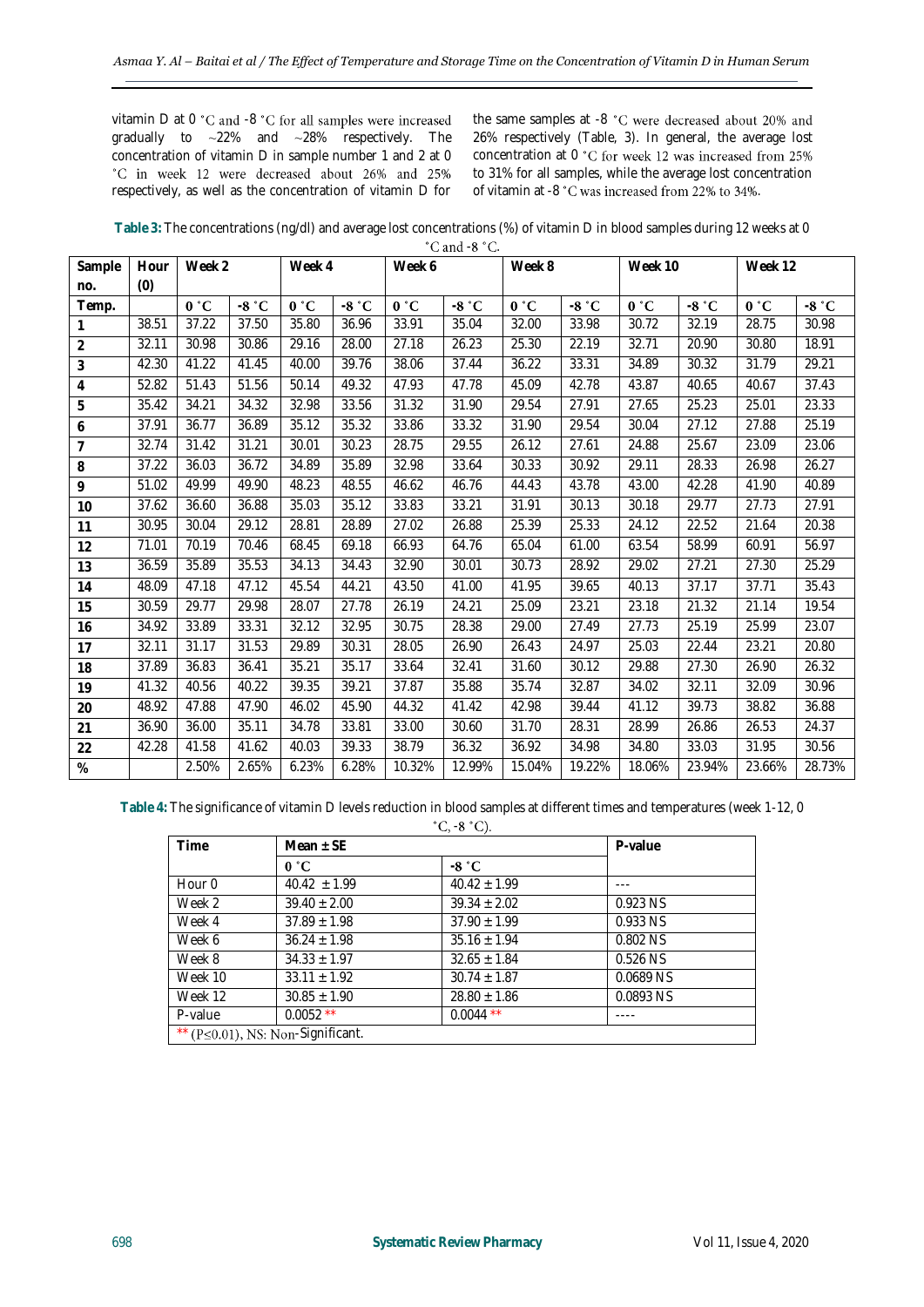

Figure 3: The average lost concentration percentage of vitamin D in blood samples at different measured times at (a) 0 °C. (b)  $-8 °C$ .

## **DISCUSSION**

This study has investigated four storage conditions for vitamin D. seven days at 40 °C, seven days at room temperature, twelve weeks at 0  $^{\circ}$ C and twelve weeks at -8  $^{\circ}$ C. There was significant decrease in concentration of vitamin D at 40 °C, while there was no significant difference in concentration at 25 °C during seven days. The concentration was decrease because vitamin D could be decompose during the time when stored at high  $(40 \degree C)$  and was decreased about 1.8% when stored in refrigerator during the same period and that was consistent with this study.[\(17\)](#page-5-5) The limitation of this study was related with just the healthy participants and there was not ill subjects to evaluate the possible differences of concentration stability of vitamin D between them. Furthermore, the freeze-thawing cycles can largely affect vitamin D concentration when stored at 0 °C and -8 °C.

## **CONCLUSION**

Our results confirmed that the concentration of vitamin D is effected directly by storage time and temperatures. The high

# **REFERENCES**

- <span id="page-4-0"></span>1. Grados F, Brazier M, Kamel S, Duver S, Heurtebize N, Maamer M, et al. Effects on bone mineral density of calcium and vitamin D supplementation in elderly women with vitamin D deficiency. Joint, bone, spine : revue du rhumatisme. 2003 Jun;70(3):203-8.
- <span id="page-4-7"></span>2. Anagnostis P, Karras SN, Athyros VG, Annweiler C, Karagiannis A. The effect of vitamin D supplementation on skeletal, vascular, or cancer outcomes. The lancet Diabetes & endocrinology. 2014 May;2(5):362-3.
- 3. Lips P, van Schoor NM. The effect of vitamin D on bone and osteoporosis. Best practice & research Clinical endocrinology & metabolism. 2011 Aug;25(4):585-91.
- <span id="page-4-1"></span>4. Martin T, Campbell RK. Vitamin D and Diabetes. Diabetes Spectrum. 2011;24(2):113-8.
- <span id="page-4-2"></span>5. Tiwari P, Sharma N. Role of Vitamin D in Various Illnesses: A Review. Journal of Pharmaceutical Care & Health Systems. 2017;4(3):5.

common degree of temperature during investigated time. At low temperature ( $0$   $^{\circ}$ C and  $-8$   $^{\circ}$ C), the average concentration of vitamin D was decrease as a maximum to 23% and 28% respectively during 12 weeks. The high temperature (40 was chosen in this project because the weather in Middle East and especially in summer is hot and the temperature can exceed 50 °C. These findings are in agreement with previous reports,(Wielders etal.,2009) that the vitamin D level at 25 °C was slightly changed during 7 days and temperatures (40 °C) has significantly effect on the vitamin D level in serum, while there is not big deference in concentration of this vitamin at 25 °C. The concentration level at low temperatures  $(0 \degree C \text{ and } -8 \degree C)$  is highly decreased and that about 23%to 28% respectively.

#### **ACKNOWLEDGMENTS**

This study is supported by the department of microbiology, college of science, Al-Karkh University of science, Baghdad, Iraq

- <span id="page-4-3"></span>6. Lai JC, Bikle DD, Lizaola B, Hayssen H, Terrault NA, Schwartz JB. Total 25(OH) vitamin D, free 25(OH) vitamin D and markers of bone turnover in cirrhotics with and without synthetic dysfunction. Liver international : official journal of the International Association for the Study of the Liver. 2015;35(10):2294-300.
- <span id="page-4-4"></span>7. Sun Q, Pan A, Hu Frank B, Manson JoAnn E, Rexrode Kathryn M. 25-Hydroxyvitamin D Levels and the Risk of Stroke. Stroke. 2012 2012/06/01;43(6):1470-7.
- <span id="page-4-5"></span>8. Bischoff-Ferrari HA, Dawson-Hughes B, Willett WC, Staehelin HB, Bazemore MG, Zee RY, et al. Effect of Vitamin D on Falls Meta-analysis. JAMA. 2004;291(16):1999-2006.
- <span id="page-4-6"></span>9. Watanabe R, Okazaki R. Secondary osteoporosis or secondary contributors to bone loss in fracture. Vitamin D deficiency and fracture. Clinical calcium. 2013 Sep;23(9):1313-9.
- 10. Tsugawa N. Vitamin D and osteoporosis: current topics from epidemiological studies. Rinsho byori The